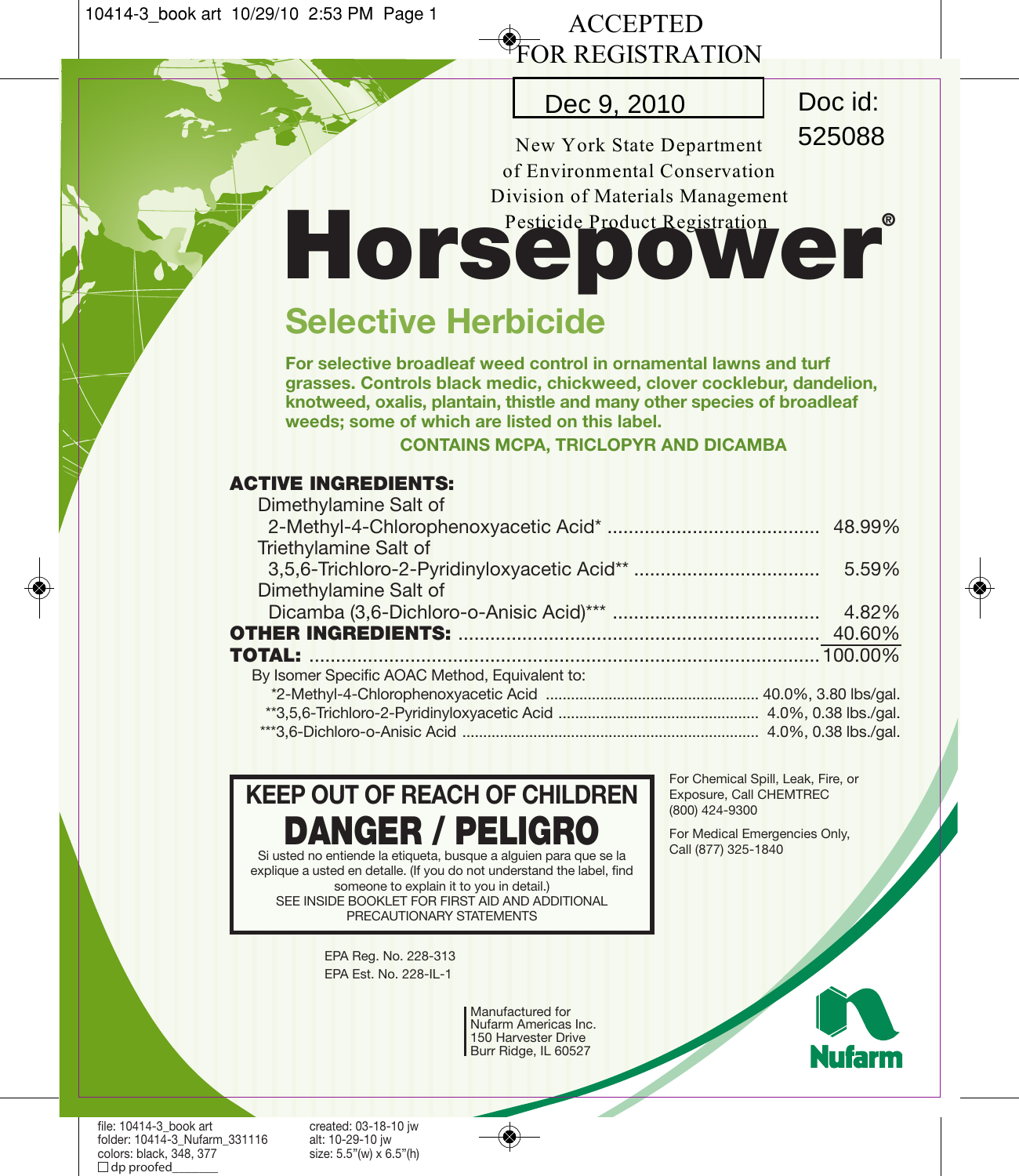#### **PRECAUTIONARY STATEMENTS HAZARDS TO HUMANS AND DOMESTIC ANIMALS DANGER / PELIGRO**

Corrosive. Causes irreversible eye damage. Harmful if swallowed or absorbed through skin. Do not get in eyes, on skin or on clothing. Avoid contact with eyes, skin or clothing.

#### **PERSONAL PROTECTIVE EQUIPMENT (PPE):**

Some materials that are chemical-resistant to this product are Butyl rubber ≥ 14 mils. If you want more options, follow the instructions for category A on an EPA chemical-resistance category selection chart.

#### **Mixers, loaders, applicators, and other handlers must wear:**

- Long-sleeved shirt and long pants,
- Protective eyewear (goggles or face shield)\*
- Shoes plus socks, and
- Chemical-resistant gloves made of any waterproof materials.
	- Eye protection is not required ONLY when 3 pints of product is diluted with 20 or more gallons of water

Follow manufacturer's instructions for cleaning/maintaining PPE. If no such instructions for washables exist, use detergent and hot water. Keep and wash PPE separately from other laundry.

#### **USER SAFETY RECOMMENDATIONS**

#### **Users Should:**

• Wash hands before eating, drinking, chewing gum, using tobacco, or using the toilet.

• Remove clothing/PPE immediately if pesticide gets inside. Then wash thoroughly and put on clean clothing.

• Remove PPE immediately after handling this product. Wash the outside of gloves before removing. As soon as possible, wash thoroughly and change into clean clothing.

#### **NON-AGRICULTURAL USE REQUIREMENTS**

The requirements in this box apply to uses of this product that are NOT within the scope of the Worker Protection Standard for agricultural pesticides (40 CFR Part 170). The WPS applies when this product is used to produce agricultural plants on farms, forests, nurseries or greenhouses.

Do not enter or allow people or pets to enter the treated field until sprays have dried.

#### **FIRST AID**

| <b>IF IN EYES</b>                       | . Hold eye open and rinse slowly and gently with water for 15 to 20 minutes.<br>. Remove contact lenses, if present, after the first 5 minutes, then continue rinsing eye.<br>• Call a poison control center or doctor for treatment advice.                                             |
|-----------------------------------------|------------------------------------------------------------------------------------------------------------------------------------------------------------------------------------------------------------------------------------------------------------------------------------------|
| <b>IF SWALLOWED</b>                     | • Call poison control center or doctor immediately for treatment advice.<br>• Have person sip a glass of water if able to swallow.<br>. Do not induce vomiting unless told to do so by the poison control center or doctor.<br>• Do not give anything by mouth to an unconscious person. |
| <b>IF ON SKIN</b><br><b>OR CLOTHING</b> | • Take off contaminated clothing.<br>. Rinse skin immediately with plenty of water for 15 to 20 minutes.<br>• Call a poison control center or doctor for treatment advice.                                                                                                               |
|                                         |                                                                                                                                                                                                                                                                                          |

#### **HOT LINE NUMBER**

Have the product container or label with you when calling a poison control center or doctor, or going for treatment. You may also contact 1-877-325-1840 for emergency medical treatment information.

#### **NOTE TO PHYSICIAN**

This product is corrosive to the eyes. Probable mucosal damage may contraindicate the use of gastric lavage.

#### **ENVIRONMENTAL HAZARDS**

Do not apply directly to water, to areas where surface water is present, or to intertidal areas below the mean high water mark. Do not contaminate water when disposing of equipment washwater or rinsate. Drift and runoff may be hazardous to aquatic organisms in water adjacent to treated areas. Runoff of this product will be reduced by avoiding applications when rainfall is forecasted to occur within 48 hours.

This chemical has properties and characteristics associated with chemicals detected in groundwater. The use of this chemical in areas where soils are permeable, particularly where the water table is shallow, may result in groundwater contamination.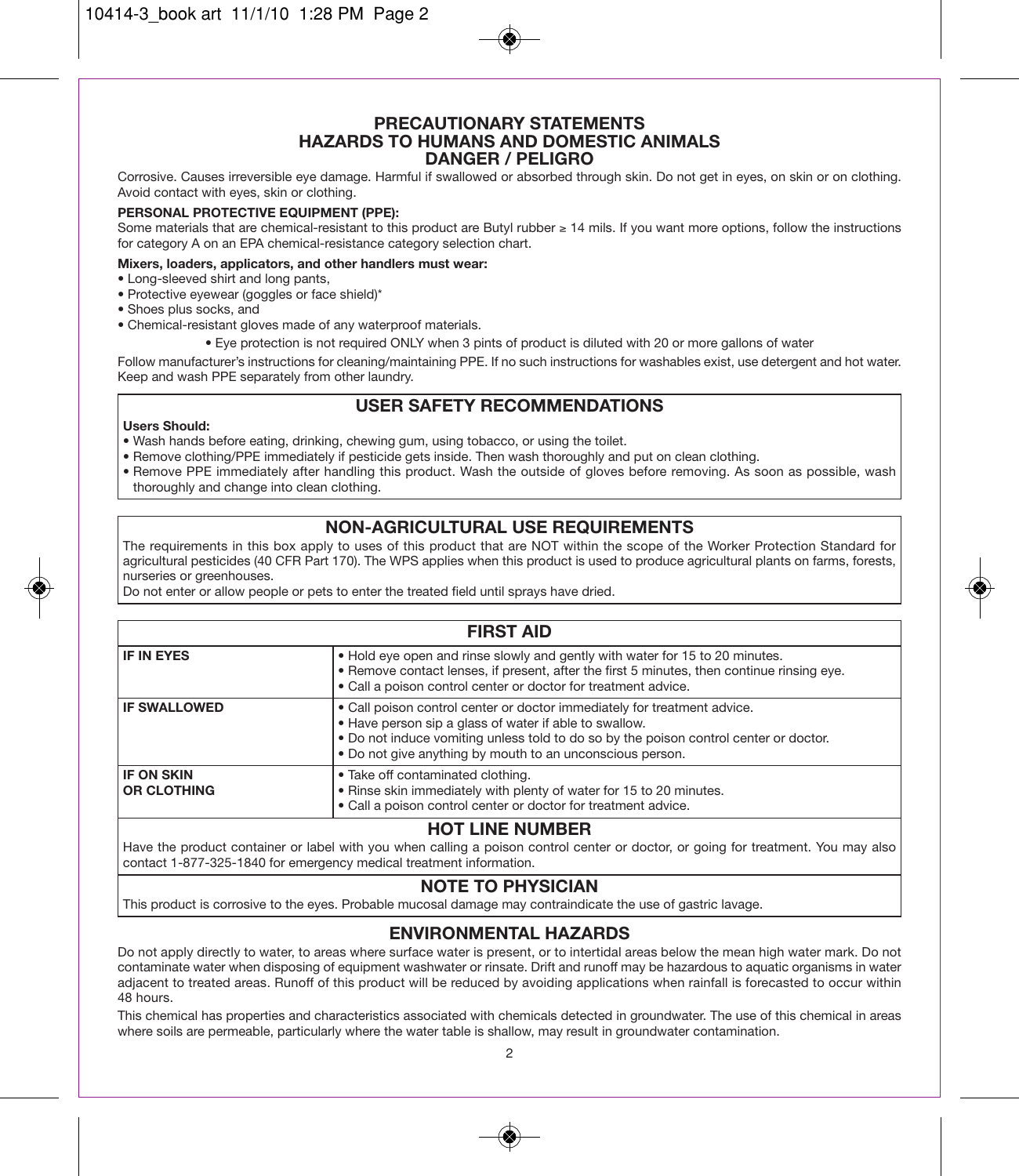#### **DIRECTIONS FOR USE**

It is a violation of Federal law to use this product in a manner inconsistent with its labeling.

This product is for use on Ornamental Turf Lawns (Residential, Industrial and Institutional), Parks, Cemeteries, Athletic Fields and Golf Courses (Fairways, Aprons, Tees\* and Roughs) . Not for use on turf being grown for resale or other commercial use as sod, or for commercial seed production or for research purposes. \*Excluding Bentgrass Tees.

**Entry Restrictions:** Do not allow people or pets to enter treated area until sprays have dried.

**Application Restrictions:** Avoid contact with eyes, skin, or clothing during and after application. Do not apply this product in a way that will contact any person or pet, either directly or through drift. Keep people and pets out of the area during application. This product may cause skin sensitization reactions in some people.

The maximum application rate is 3.2 pints of product (1.5 lb ae) per acre per year.

Limit two applications per year with a minimum retreatment interval of 21 days. Aerial application is prohibited.

#### **USE PRECAUTIONS**

Avoid drift of spray mist to vegetables, flowers, ornamental plants, shrubs, trees and other desirable plants. Do not pour spray solutions near desirable plants. Do not use on Carpetgrass, Dichondra, nor on lawns or turf where desirable clovers are present. Avoid fine mists. Use lawn type sprayer with coarse spray as wind drift is less likely. Avoid contact with exposed feeder roots of ornamentals and trees. Maximum control of weeds will be obtained from spring or early fall applications when weeds are actively growing. Use the higher rate for hard-to-control weeds. Do not exceed specified dosages for any area; be particularly careful within the dripline of tree and other ornamental species. Do not apply to newly seeded grasses until well established. Avoid broadcast applications when air temperature exceeds 90 degrees. When using small, spot treatment applications in temperature over 90 degrees, turf injury may occur.

When treating Carpetgrass and St. Augustine grass, avoid broadcast applications when air temperature exceeds 80 degrees. When air temperatures exceed 80 degrees, limit application to spot treatment only.

Avoid application to Centipede or St. Augustine grasses unless turf injury can be tolerated. The suitable use of this product on nonrecommended turf species may be determined by treating a small area at any rate/acre which does not exceed 3 pints/acre. Prior to treatment of larger areas, the treated area should be observed for any sign of turf injury for a period of 30 days of normal growing conditions to determine the phytotoxicity and efficacy to the treated area. The user assumes the responsibility for any plant damage or other liability resulting from the use of this product on species not recommended on this label.

**For optimum results:** (1) avoid applying during excessively dry or hot periods unless irrigation is used; (2) turf should not be mowed 1 to 2 days before and following application; (3) reseed no sooner than 3 to 4 weeks after application of this product. Adding oil, wetting agent, or other surfactant to the spray may be used to increase effectiveness on weeds but doing so may reduce selectivity to turf resulting in turf damage. Clean and rinse spray equipment using soap or detergent and water, and rinse thoroughly before reuse for other sprays.

#### **SPRAY DRIFT MANAGEMENT**

Avoiding spray drift at the application site is the responsibility of the applicator. The interaction of many equipment and weather related factors determine the potential for spray drift. The applicator and the grower are responsible for considering all these factors when making decisions.

Apply only as a medium or coarser spray (ASAE standard 572) or a volume mean diameter of 300 microns or greater for spinning atomizer nozzles.

Apply only when the wind speed is 2-10 mph at the application site.

Do not apply with a nozzle height greater than 4 feet above the crop canopy for ground boom application.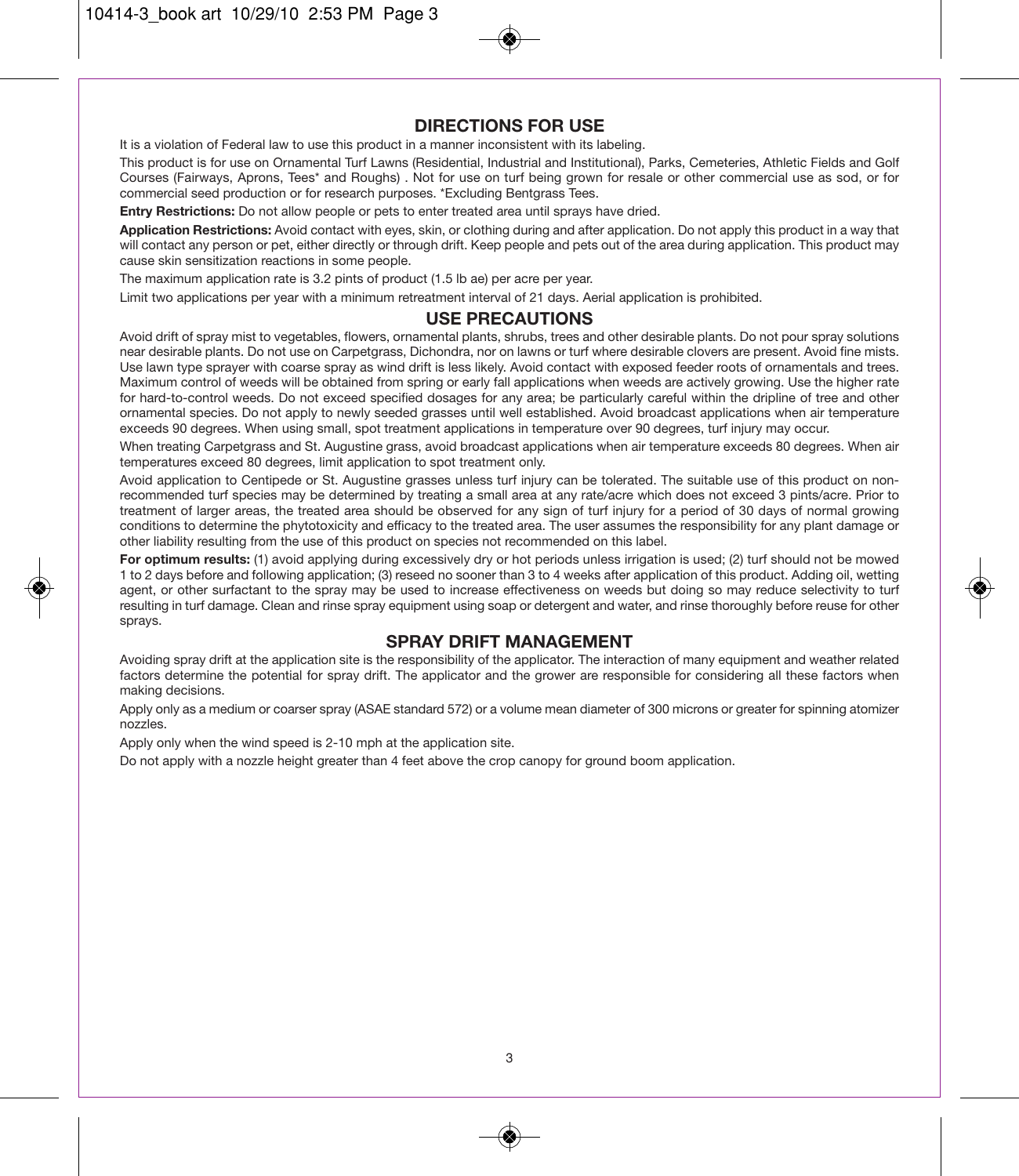#### 10414-3\_book art 11/1/10 1:28 PM Page 4

Canada thistle **Horsenettle**<br>Carnetweed **Horseweed** Cornspeedwell Little start Cornspeedwell Little start Speedwell broadleaf weeds. Little start Speedwell Speeds.

#### **WEEDS CONTROLLED**

Galinsoga Parsley-piert Croton Mallow Mallow Spiderwort<br>
Daisy Marc's Tail Spikeweed Daisy Marc's Tail Spikeweed Dandelion Marshelder Spurge Matchweed

Alfalfa Dog fennel Mayweed Spurweed Amaranth Dragonhead mint Milkweed Starbur Aster Evening primrose Morningglory Stinging nettle Field pennycress **Mustard** Mustard Stitchwort<br>Fleabane **Mustard Stitchwort Stitchwort** Bedstraw **Fleabane** Fleabane Nightflowering catchfly Beggartick Florida pusley Nightshade Sumpweed Beggarweed Frenchweed Cxalis(Stricta and corniculata) Sunflower<br>Bindweed Tansy ragwort Galinsoga Parsley-piert Tansy ragwort Bitter sneezeweed Geranium Correspondent Bennywort Teasel<br>Black medic Correspondent Correspondent Correspondent Pepperarass Teaweed Black medic **Example 2** Goatsbeard **Peppergrass Community Peppergrass** Teaweed Bladder campton Coldenrod Consumer Coldense Pepperweed Texas blueweed<br>Bracken fern Coosefoot Piqweed Piqweed Thistle Bracken fern Coosefoot Pigweed Pigweed Thistle<br>Broomweed Gromwell Plantain Poet Toadflax Broomweed Gromwell Plantain Toadflax Buckhorn Ground ivy Poison hemlock Trumpetcreeper Buckwheat Halfshrub sundrop Poison ivy Velvetleaf Buffalobur Hawkweed Poison oak Veronica Burclover Healall Pokeweed Vetch Burcucumber Heartleaf drymary Poorjoe Waterhemlock Burdock Hemp sesbania Prickly sida Waterhemp Bursage Hempnettle Prickly lettuce Whitebrush Buttercup Henbit Puncturevine Wild violet Carpetweed Horseweed Ragweed Wild onion Catnip **Ironweed Red sorrel Accompany** Catnic Wild aster Catsear Jerusalem artichoke Red clover Wild carrot Chamise **Glues Chamise** Jimsonweed **Redevine** Redevine **Redevine** Wild lettuce Chamomile Knapweed Redstem Wild garlic Chickweed Knapwood Rubberweed Wild geranium Chicory **Sheep source Sheep sorrel Sheep sorrel Sheep sorrel Sheep sonrel Sheep Solid Sheep Solid Sheep Solid S** Cinquefoil Knotweed Shepherdspurse Wormwood Clover Kochia Sicklepod Yankeeweed Cocklebur Ladysthumb Smartweed Yarrow Coffeeweed Lambsquarter Snakeweed Yellow starthistle Cornflower Lespedeza Sowthistle Yellow rocket and many other

#### **ORNAMENTAL LAWNS AND TURF**

Apply this product at the rate of 2 to 3 pints in 20 to 240 gallons of water per acre (0.73 to 1.10 fluid ounces in 0.5 to 5.5 gallons of water per 1,000 square feet) to control weeds growing in turf grasses planted to Bluegrass, Fescue, Rye, Bent (excluding golf course greens and tees), Bahia, Bermuda and Zoysia.

**Herbi™ Controlled Droplet Applicator:** Add 1-1/2 to 2-1/4 pints of this product to the 5 pint Herbi bottle, then fill with water to make 5 pints of mixture or substitute 1/2 pint of a surfactant for water while agitating the solution.

While walking at approximately 1 pace (3 feet) per second, spray entire contents over 33,000 square feet (3/4 of an acre). Do not overlap (double coverage) at edge of spray patterns. Reduced rates (use 1/2 of rate shown above) of this product must be applied when grass is stressed from heat, drought, etc.

**Controlled Droplet Applicators - (CDA), Atomizers, and Spinning Disk Applicators:** Use this product at the rate of 2 to 3 pints per acre (0.73 to 1.10 fluid ounces per 1,000 square feet) in sufficient water to assure coverage (1 to 4 gallons of water per acre is normal for this type of equipment).

**NOTE:** For all grasses (1) Do not overlap spray patterns; (2) Use reduced rates if grass is stressed from heat, drought, etc.; and (3) Follow CDA equipment spray instructions.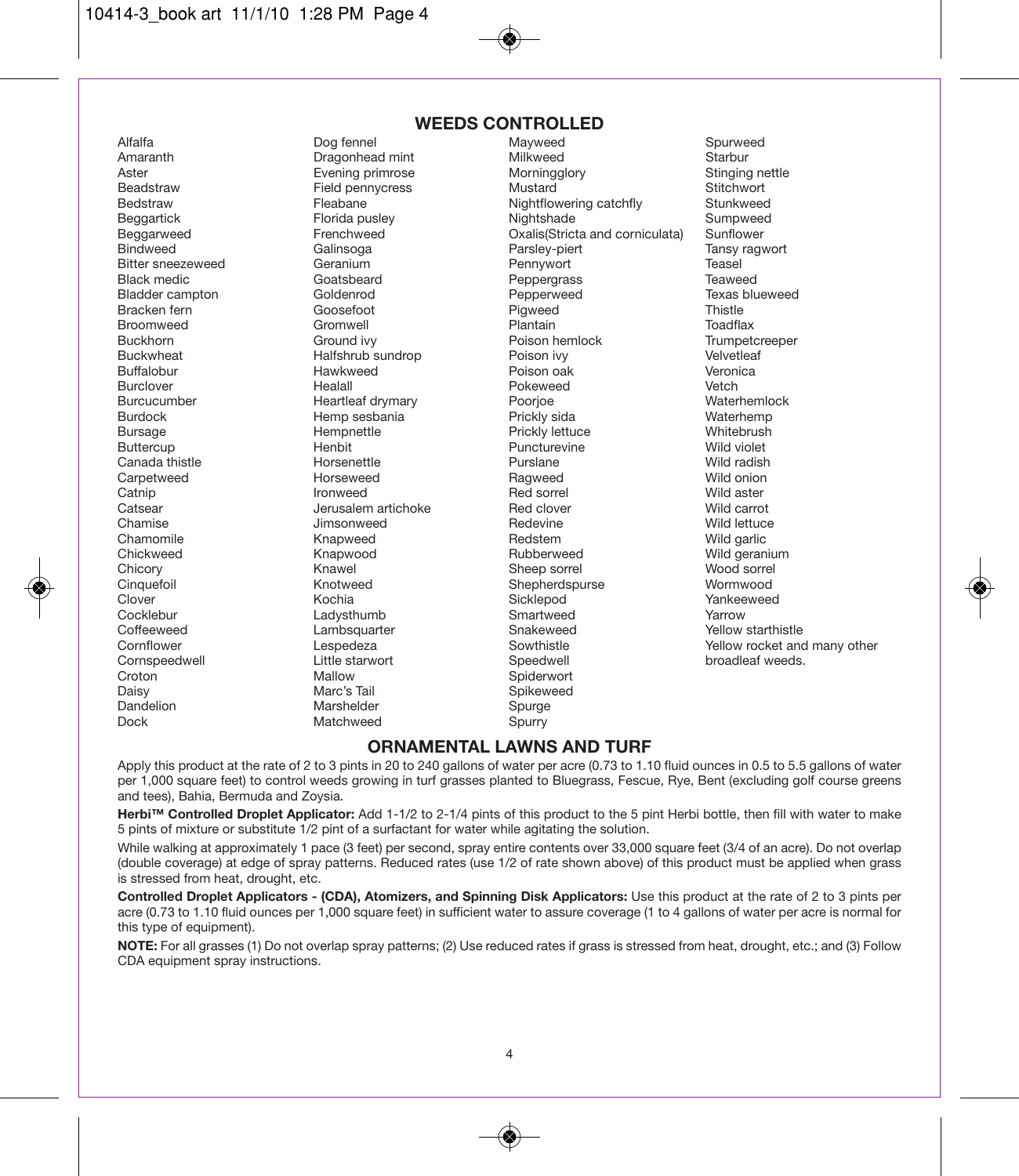#### **COMPATIBILITY**

This product can be mixed with some liquid fertilizers or liquid iron materials. Because liquid fertilizers and liquid iron differ in pH, free ammonia content, density, salt concentration and percentage of water, a compatibility test (given below) is recommended prior to mixing in the application equipment. All regulations, either State or Federal, relating to the application of liquid fertilizers or liquid iron and this product must be strictly followed. The following compatibility test should always be performed prior to full-scale mixing.

- 1. Pour 18 ounces of water into a quart jar.
- 2. Add 1 ounce of either the liquid fertilizer or liquid iron to be used.
- 3. Add 1 ounce of this product.
- 4. Close jar and shake well.
- 5. Watch the mixture for several seconds after shaking and check again after 30 minutes.
- 6. If the mixture does not show signs of separating, the combination may be used. If the mixture foams excessively, gels, separates or gets very thick, do not combine for field application.
- 7. Compatibility may be improved by the use of a compatibility agent. Some suggested compatibility agents to try are Kalo Laboratories Complex, Hopkins Chemical's Unite, Farm Chemicals Inc.'s Compat, Harcros Chemicals' T-Mulz 734-2, Rigo Company's Rigo Compatibility Agent, Witco Chemical's Sponto 168D, Amoco Oil's Amoco Spray Mate and Universal Co-op.'s Chem-Link. These agents are all used in the same manner. Follow the previously outlined test procedures and add 1/6 ounce of the compatibility agent between steps (the compatibility agent must be added to the fertilizer or iron before adding this product).
- 8. If the mixture does not separate, gel, foam or get very thick, it may be used for field application. Mix only the amount to be sprayed. Do not allow to stand overnight.

## **STORAGE AND DISPOSAL**

Do not contaminate water, food or feed by storage or disposal.

**PESTICIDE STORAGE:** Always store pesticides in a secured warehouse or storage building. Store at temperatures above 32˚F. If allowed to freeze, remix before using. This does not alter this product. Containers should be opened in well-ventilated areas. Keep container tightly sealed when not in use. Do not stack cardboard cases more than two pallets high. Do not store near open containers of fertilizer, seed or other pesticides.

**PRODUCT DISPOSAL:** Pesticide wastes are acutely hazardous. If container is damaged or if pesticide has leaked, contain all spillage. Absorb and clean up all spilled material with granules or sand. Place in a closed labeled container for proper disposal. Improper disposal of excess pesticide, spray mixtures, or rinsate is a violation of Federal law. If these wastes cannot be disposed of by use according to label instructions, contact your State Pesticide or Environmental Control Agency, or the Hazardous Waste representative at the nearest EPA Regional Office for guidance.

**CONTAINER HANDLING: Nonrefillable Containers 5 Gallons or Less:** Nonrefillable container. Do not reuse or refill this container. Offer for recycling if available. Triple rinse container (or equivalent) promptly after emptying. **Triple rinse as follows:** Empty the remaining contents into application equipment or a mix tank and drain for 10 seconds after the flow begins to drip. Fill the container 1/4 full with water and recap. Shake for 10 seconds. Pour rinsate into application equipment or a mix tank or store rinsate for later use or disposal. Drain for 10 seconds after the flow begins to drip. Repeat this procedure two more times. Then offer for recycling or reconditioning, or puncture and dispose of in a sanitary landfill, or by other procedures approved by State and local authorities. Plastic containers are also disposable by incineration, or, if allowed by State and local authorities, by burning. If burned stay out of smoke.

**Nonrefillable containers larger than 5 gallons:** Nonrefillable container. Do not reuse or refill this container. Offer for recycling if available. If recycling or reconditioning not available, puncture and dispose of in a sanitary landfill, or by other procedures approved by State and local authorities. Plastic containers are also disposable by incineration, or, if allowed by State and local authorities, by burning. If burned stay out of smoke. Triple rinse or pressure rinse container (or equivalent) promptly after emptying. **Triple rinse as follows:** Empty the remaining contents into application equipment or a mix tank. Fill the container 1/4 full with water. Replace and tighten closures. Tip container on its side and roll it back and forth, ensuring at least one complete revolution, for 30 seconds. Stand the container on its end and tip it back and forth several times. Turn the container over onto its other end and tip it back and forth several times. Empty the rinsate into application equipment or a mix tank or store rinsate for later use or disposal. Repeat this procedure two more times. **Pressure rinse as follows:** Empty the remaining contents into application equipment or a mix tank and continue to drain for 10 seconds after the flow begins to drip. Hold container upside down over application equipment or mix tank or collect rinsate for later use or disposal. Insert pressure rinsing nozzle in the side of the container, and rinse at about 40 psi for at least 30 seconds. Drain for 10 seconds after the flow begins to drip.

#### **OR**

**Refillable containers larger than 5 gallons:** Refillable container. Refill this container with pesticide only. Do not reuse this container for any other purpose. Cleaning the container before final disposal is the responsibility of the person disposing of the container. Cleaning before refilling is the responsibility of the refiller. To clean the container before final disposal, empty the remaining contents from this container into application equipment or a mix tank. Fill the container about 10% full with water. Agitate vigorously or recirculate water with the pump for two minutes. Pour or pump rinsate into application equipment or rinsate collection system. Repeat this rinsing procedure two more times.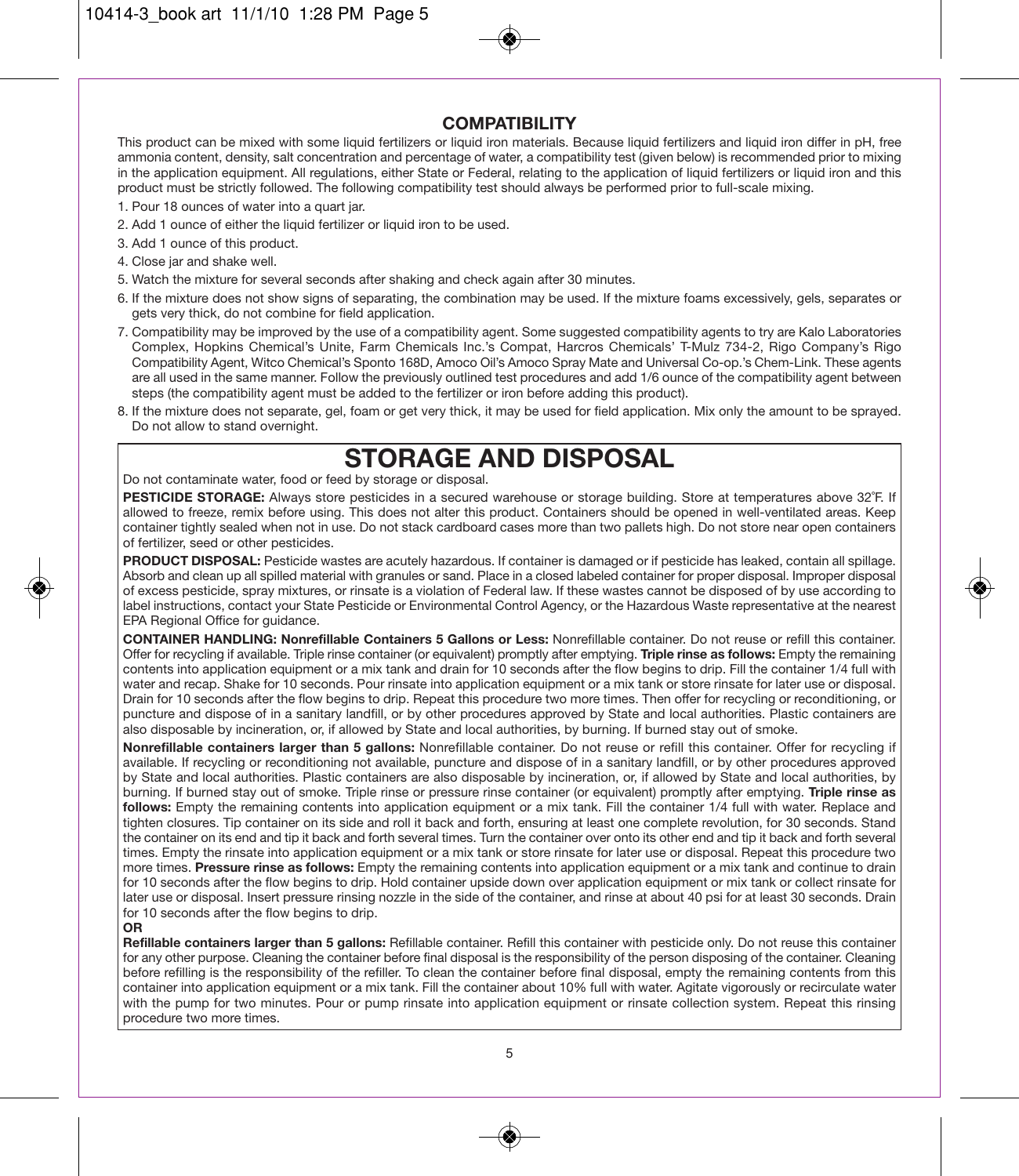#### **WARRANTY DISCLAIMER**

**The directions for use of this product must be followed carefully. TO THE EXTENT CONSISTENT WITH APPLICABLE LAW, (1) THE GOODS DELIVERED TO YOU ARE FURNISHED "AS IS" BY MANUFACTURER OR SELLER AND (2) MANUFACTURER AND SELLER MAKE NO WARRANTIES, GUARANTEES, OR REPRESENTATIONS OF ANY KIND TO BUYER OR USER, EITHER EXPRESS OR IMPLIED, OR BY USAGE OF TRADE, STATUTORY OR OTHERWISE, WITH REGARD TO THE PRODUCT SOLD, INCLUDING, BUT NOT LIMITED TO MERCHANTABILITY, FITNESS FOR A PARTICULAR PURPOSE, USE, OR ELIGIBILITY OF THE PRODUCT FOR ANY PARTICULAR TRADE USAGE.** UNINTENDED CONSEQUENCES, INCLUDING BUT NOT LIMITED TO INEFFECTIVENESS, MAY RESULT BECAUSE OF SUCH FACTORS AS THE PRESENCE OR ABSENCE OF OTHER MATERIALS USED IN COMBINATION WITH THE GOODS, OR THE MANNER OF USE OR APPLICATION, INCLUDING WEATHER, ALL OF WHICH ARE BEYOND THE CONTROL OF MANUFACTURER OR SELLER AND ASSUMED BY BUYER OR USER. THIS WRITING CONTAINS ALL OF THE REPRESENTATIONS AND AGREEMENTS BETWEEN BUYER, MANUFACTURER AND SELLER, AND NO PERSON OR AGENT OF MANUFACTURER OR SELLER HAS ANY AUTHORITY TO MAKE ANY REPRESENTATION OR WARRANTY OR AGREEMENT RELATING IN ANY WAY TO THESE GOODS.

#### **LIMITATION OF LIABILITY**

TO THE EXTENT CONSISTENT WITH APPLICABLE LAW, IN NO EVENT SHALL MANUFACTURER OR SELLER BE LIABLE FOR SPECIAL, INCIDENTAL, OR CONSEQUENTIAL DAMAGES, OR FOR DAMAGES IN THEIR NATURE OF PENALTIES RELATING TO THE GOODS SOLD, INCLUDING USE, APPLICATION, HANDLING, AND DISPOSAL. TO THE EXTENT CONSISTENT WITH APPLICABLE LAW, MANUFACTURER OR SELLER SHALL NOT BE LIABLE TO BUYER OR USER BY WAY OF INDEMNIFICATION TO BUYER OR TO CUSTOMERS OF BUYER, IF ANY, OR FOR ANY DAMAGES OR SUMS OF MONEY, CLAIMS OR DEMANDS WHATSOEVER, RESULTING FROM OR BY REASON OF, OR RISING OUT OF THE MISUSE, OR FAILURE TO FOLLOW LABEL WARNINGS OR INSTRUCTIONS FOR USE, OF THE GOODS SOLD BY MANUFACTURER OR SELLER TO BUYER. ALL SUCH RISKS SHALL BE ASSUMED BY THE BUYER, USER, OR ITS CUSTOMERS. TO THE EXTENT CONSISTENT WITH APPLICABLE LAW, BUYER'S OR USER'S EXCLUSIVE REMEDY, AND MANUFACTURER'S OR SELLER'S TOTAL LIABILITY SHALL BE FOR DAMAGES NOT EXCEEDING THE COST OF THE PRODUCT.

**If you do not agree with or do not accept any of directions for use, the warranty disclaimers, or limitations on liability, do not use the product, and return it unopened to the Seller, and the purchase price will be refunded.**

(RV102010)

Horsepower is a Registered Trademark of Nufarm Americas Inc. Herbi™ is a trademark of Micron Sprayers Limited Corporation, United Kingdom.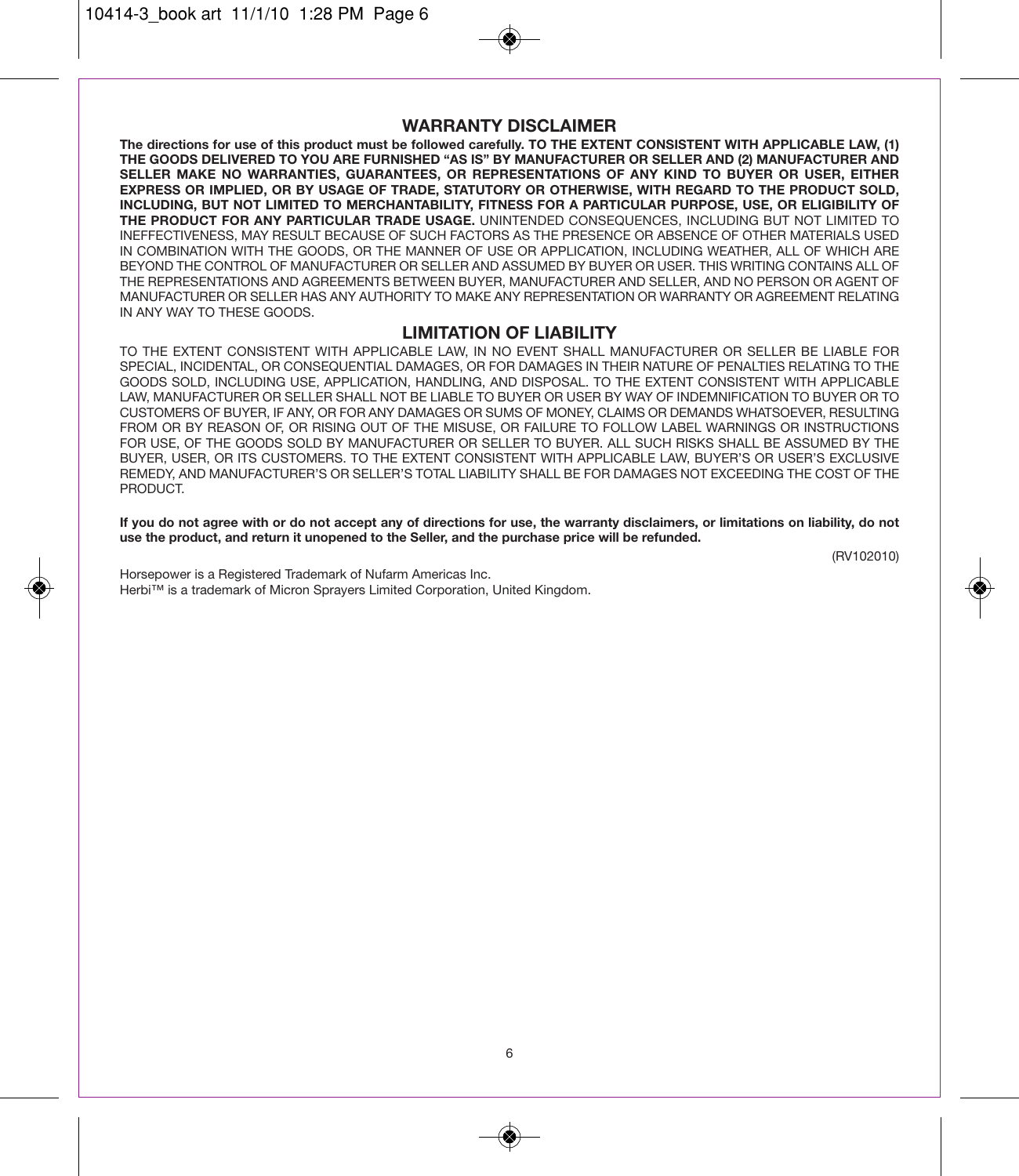$\circledast$ 

**NOTES**

◈

◈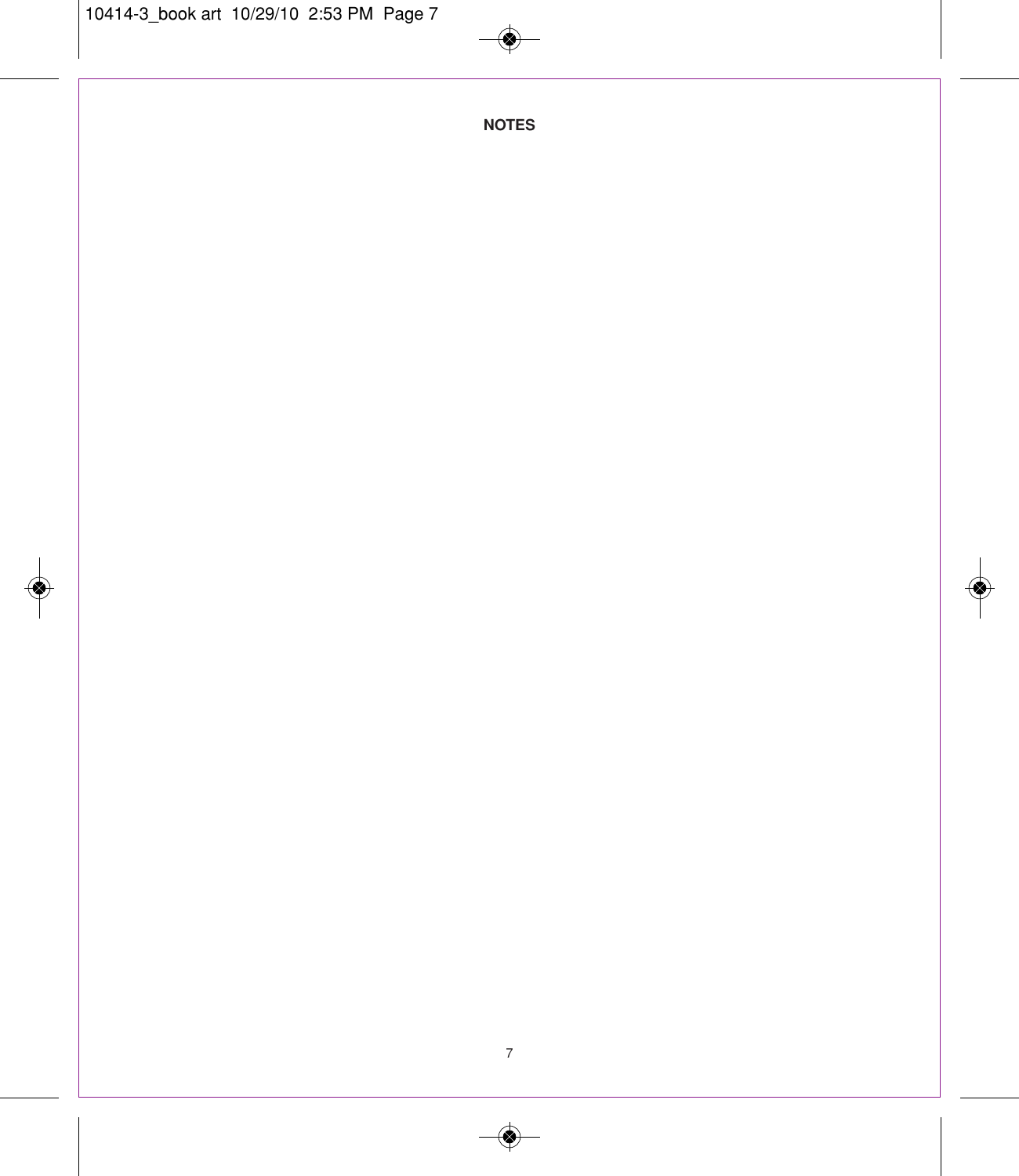$\circledast$ 

**NOTES**

◈

 $\bigcirc$